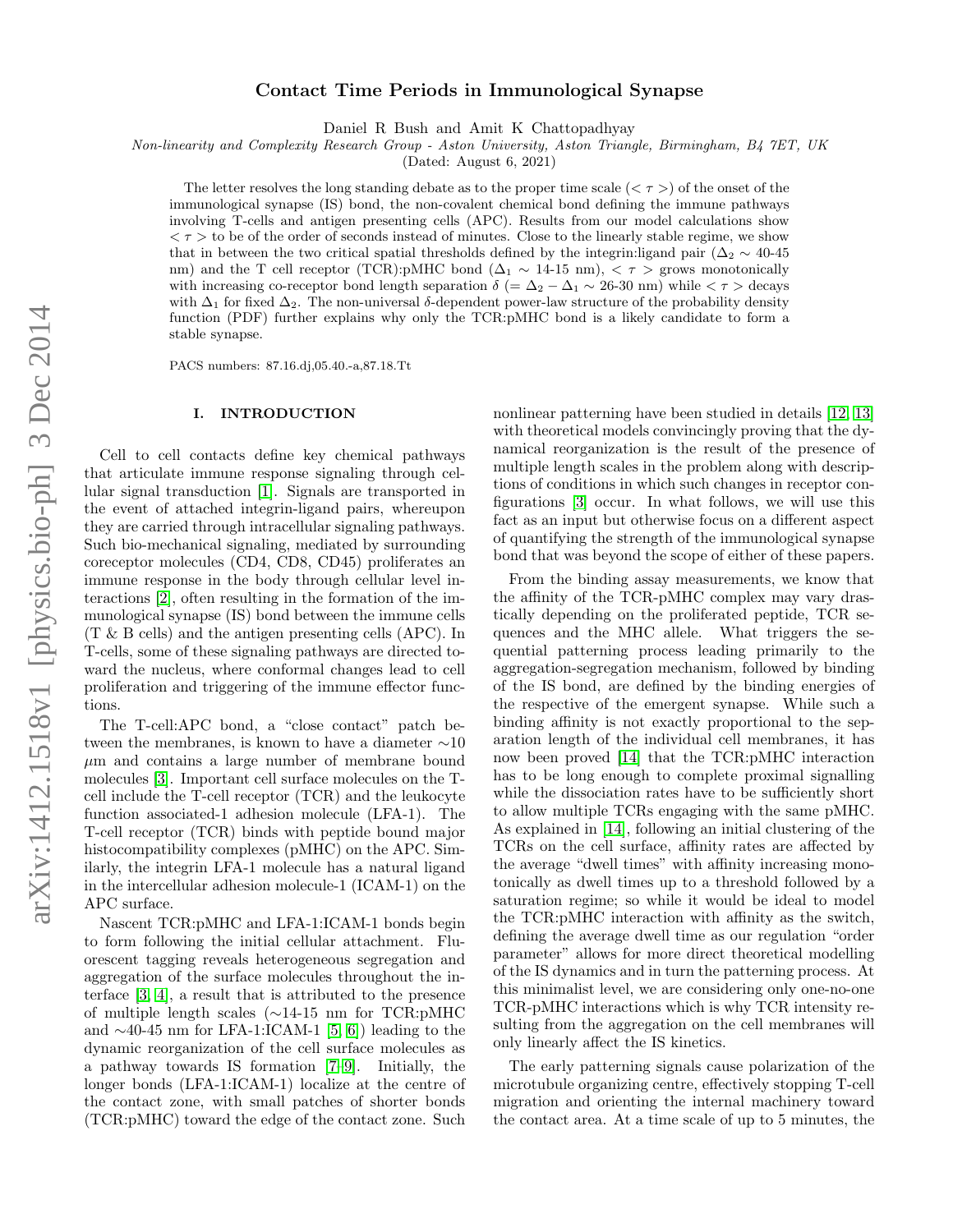pattern inverts such that the TCR:pMHC bonds migrate to the centre of the initial "close contact" patch and the LFA-1:ICAM-1 bonds form a tight adhesion ring around the periphery [\[3\]](#page-5-2). Such a pattern inversion is strictly a "non-universal" feature, since dynamic interactions (kinapses) between the cells are also shown to initiate immune effector functions [\[10,](#page-5-11) [11\]](#page-5-12).

It has been largely recognized that the mature synapse is required to trigger the immune effector function [\[9\]](#page-5-7). A primary objective of this study is to focus on the kinetic behavior at the start of this dynamical bond formation process. When the TCR is attached to an agonist pMHC, intracellular signaling molecules can phosphorylate the cytoplasmic portion of the TCR and signal transduction occurs. However, it is not well understood if signaling continues after the TCR has disengaged from the pMHC, although some studies indicate this may be possible [\[7\]](#page-5-6). Recent studies have also identified TCR microclusters, small patches of membrane enriched in TCR and signaling molecules, continuously forming at the periphery of the synapse throughout the contact duration[\[15\]](#page-5-13). Signaling from these microclusters peaks while in the periphery and diminishes as they migrate toward the centre of the synapse. The time dynamics of these signals are in the order of seconds, consistent with upregulation of  $Ca^{2+}$ levels, before the synapse matures minutes later [\[10\]](#page-5-11).

The strength and start time of the IS bond patterning is defined by the average time the two randomly forced (due to thermal fluctuations) fluctuating membranes (T cell & APC) remain in contact with each other above a minimum threshold  $\Delta$  that is defined by the bond lengths of the participating molecules, a model that was successfully implemented previously [\[16\]](#page-5-14) in estimating the average lengths scale of the interacting T Cell:pMHC patch sizes. In line with the Chattopadhyay-Burroughs' model [\[16\]](#page-5-14), here we analyze the average time of contact of these "close contact" patches, at the start of patterning, based on an analogous one membrane-two threshold model (theoretical architecture follows [\[16\]](#page-5-14)). This is a linearized (around the linearly stable fixed point) version of the nonlinear reaction-diffusion model due to Qi, et al [\[12,](#page-5-8) [13,](#page-5-9) [18,](#page-5-15) [19\]](#page-5-16) in line with our previous work in this sequel [\[16\]](#page-5-14). Numerical analysis of the nonlinear models [\[12,](#page-5-8) [18\]](#page-5-15) have been shown to be in near quantitative agreement with the early images of the synapse[\[3,](#page-5-2) [4\]](#page-5-3). Our linearized model portrays the non-stationary state dynamics of a fluctuating membrane  $\phi(\mathbf{x}, t)$  close to the linearly stable point and across a range of mean separation distances defined by the bond lengths of relevant coreceptor molecules (15-45nm). As shown in [\[12,](#page-5-8) [17\]](#page-5-17), incorporation of the first nonlinear (cubic) perturbation in the linearized (stochastic) model predicts a Hopf-bifurcation point below which the linear regime dominates and above which nonlinear patterning [\[18\]](#page-5-15) takes over. Our focus here is to study the crossover from the linear to the nonlinear regime.

## II. THE TCR:APC MEMBRANE FLUCTUATION MODEL

The dynamics that we are studying here stems from the interaction of two stochastically driven membranes. With a membrane separation distance designated by  $\phi(\mathbf{x})$ where  $x$  is any point on the membrane observed at time  $t$ . our linearized stochastic continuum model can be written as:

<span id="page-1-0"></span>
$$
M\dot{\phi} = -B\nabla^4\phi + \gamma\nabla^2\phi - \lambda\phi + \eta(\mathbf{x}, t). \tag{1}
$$

Here B is the coefficient of the membrane rigidity,  $\gamma$  is the surface tension,  $\lambda$  quantifies the linearized relaxation kinetics close to equilibrium and  $M$  is the membrane damping constant. As in a standard membrane dynamics, the membrane rigidity term and the surface relaxation terms create a force balance by working against each other while the contribution from the surrounding coreceptor molecules is encapsulated in the linear  $-\lambda \phi$ term. The thermal noise  $\eta(\mathbf{x}, t)$  is assumed to be a spatio-temporally independent Gaussian white noise defined through fluctuation-dissipation kinetics [\[16\]](#page-5-14)

$$
\langle \eta \left( \mathbf{x}, t \right) \rangle = 0 \tag{2a}
$$

$$
\langle \eta \left( \mathbf{x}, t \right) \eta \left( \mathbf{x}', t' \right) \rangle = 2k_B T \ M \delta \left( \mathbf{x} - \mathbf{x}' \right) \delta \left( t - t' \right) \quad (2b)
$$

Although broadly argued from a thermodynamic perspective, the above stochastic (model) has its origin in a more detailed nonlinear dynamical system architecture as propounded in [\[12,](#page-5-8) [13\]](#page-5-9). The linearized model focuses on the contact events (TCR:APC synapse) and arises from a linear stability analysis of the nonlinear model defined in these references close to the equilibrium point. Detailed descriptions of the linear stability criteria and its application are available in [\[13\]](#page-5-9) and have been previously employed in [\[16\]](#page-5-14). It must be mentioned that the range of validity of this linear model is limited to the start of the immunological synapse patterning and can not account for the eventual self-organised criticality leading to the mature synapse formation.

### A. The two threshold model

Our starting model is a generalized version of the model described in [\[16\]](#page-5-14). In this earlier work, we defined a one membrane model fluctuating across a threshold as an analogue of our physical system. In that model, this single threshold cloned the TCR:APC and other small coreceptor bond length range but considered all larger length bonds (e.g. integrin-ligand) as a constant. This present improved model considers two thresholds  $\Delta_1$  (TCR:pMHC) and  $\Delta_2$  (integrin:ligand) in acknowledgment of the presence of two different length scales, one large and other small, in a reminder of [\[18\]](#page-5-15). Two opposing points on the membranes are said to be within "close contact" if the separation distance is less than  $-\Delta_i$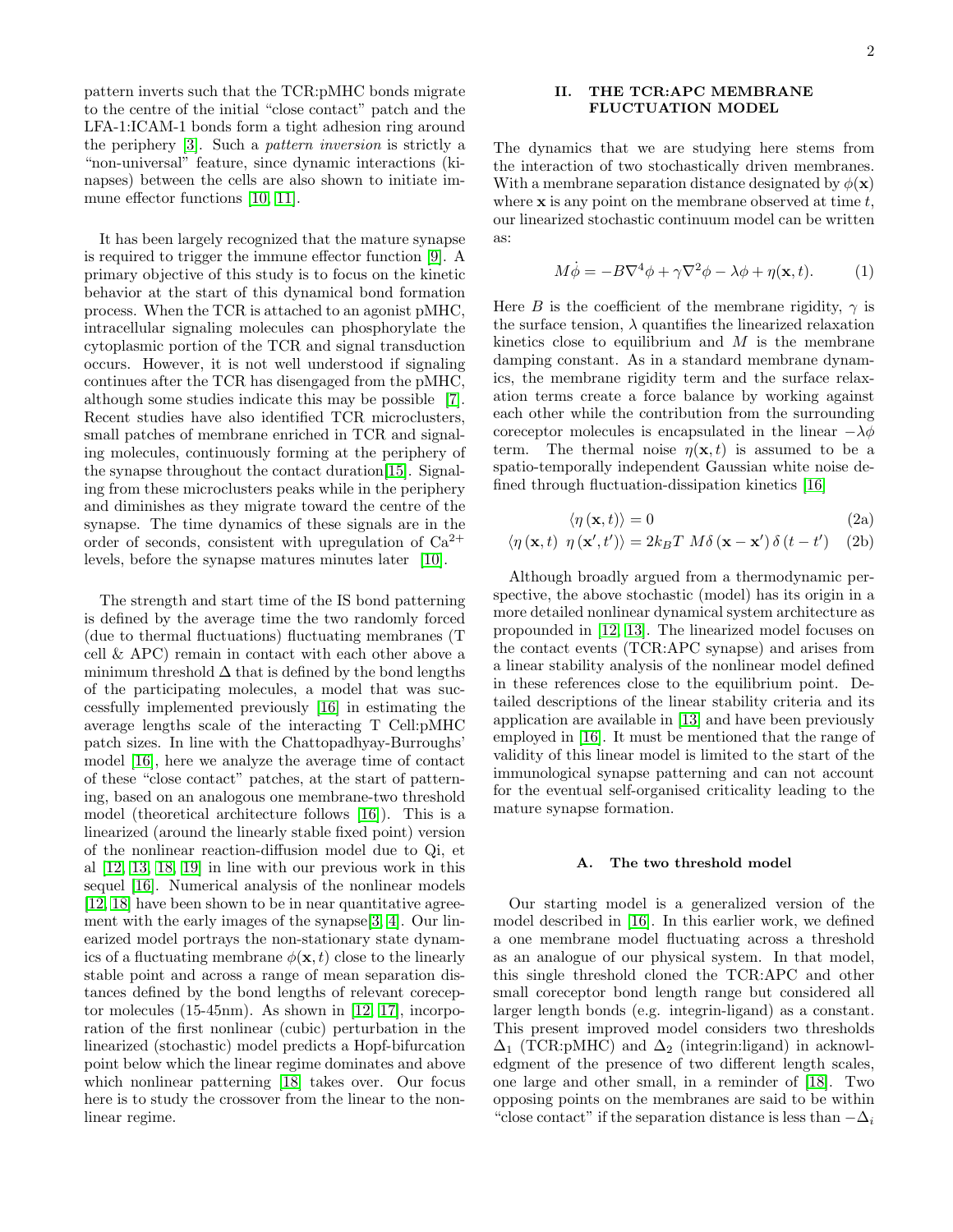<span id="page-2-0"></span>

FIG. 1:  $t_{\Delta}^{+}$  and  $t_{\Delta}^{-}$  regions: The time evolution of the separation distance for a point in the membrane interface,  $\phi(\mathbf{x}, t)$ . The  $t_{\Delta_i}^+$  regions are periods of time where "close contact" exists between the membrane surfaces at distances  $\Delta_i$  (*i* = 1, 2) and during the  $t_{\Delta_i}^$ period the membrane separation distance is not favorable for ligand-receptor bond formation. The shaded regions indicate the time persistence [\[20\]](#page-6-0) between two thresholds,  $\Delta_1$  and  $\Delta_2$ .

nm  $(i=1,2)$ , that, in the one membrane model, translates to a configuration of a fluctuating membrane staying above a critical threshold  $-\Delta_i$  nm through a certain average distance  $\langle X_+ \rangle$  [\[16\]](#page-5-14) and an average time  $\langle \tau^+ \rangle$  (result from this article). Fig [1](#page-2-0) explains the time persistence behavior of the fluctuating membrane where  $t^{\pm}$   $_{\Delta_i}$  (i=1,2) gives the "bottom-up/up-bottom" cross-over times across the lines  $\phi = \Delta_i$ , where the duration of time for "close contact" is given by  $t_{-\Delta_i}^- = t_2 - t_1$ . In accordance with the reflection symmetry of this model,  $t_{\Delta_i}^+ = t_2 - t_1$  represents the "close contact" duration under the conditions

$$
\phi(t_1) = \phi(t_2) = \Delta_i \tag{3a}
$$

$$
\phi(t) \ge \Delta_i, \qquad t_1 < t < t_2 \tag{3b}
$$

We shall use the latter definition for notational purposes, as detailed in the figure [1](#page-2-0) caption.

#### B. IIA for a two threshold model

As in [\[16\]](#page-5-14), we assume each successive crossing of the  $\phi = \Delta_i$  line to be statistically independent (*independent* interval approximation (IIA) [\[21,](#page-6-1) [22\]](#page-6-2)). The time persistence characteristics between two thresholds  $\Delta_1$  and  $\Delta_2$  $(\Delta_2 > \Delta_1)$  that are separated by a distance  $\delta = \Delta_2 - \Delta_1$ represents a set of four different events where a signal,  $\phi$ , persists between the two thresholds (figure [1\)](#page-2-0): a) the fluctuation enters the  $\delta$  region from below the lower threshold, persists within the  $\delta$  region and returns below the

 $\Delta_2$  sists and exits below the lower threshold,  $t_{21}$ ; and finally,  $\mathcal{L}_{\Delta_2}$   $\mathcal{L}_{\Delta_2}$   $\mathcal{L}_{\Delta_2}$  is the upper threshold,  $t_{12}$ ; c) the fluctuation lower threshold,  $t_{11}$ ; b) the fluctuation enters the  $\delta$  region from below the lower threshold, persists and becomes enters the  $\delta$  region from above the upper threshold, perd) the fluctuation enters from above the upper threshold, persists and exits above the upper threshold,  $t_{22}$ . A consummate representation of the average time of persistence considering all four scenarios together can then be defined as

$$
\langle t_{\delta} \rangle = \sum_{i,j=1}^{2} w_{ij}(\delta) \langle t_{ij}(\delta) \rangle, \tag{4}
$$

where  $w_{ij}(\delta)$  is the  $\delta$ -dependent probability of occurrence of the event  $t_{ij}$ , with  $\sum_{i,j=1}^{2} w_{ij}(\delta) = 1$ . Detailed quantitative depictions of statistics in each of these zones will be detailed in the following section. In the numerical simulation of the model, the above normalization condition was always adhered to.

#### III. ANALYSIS

The theoretical routine focuses both on the analytical as well as on the numerical aspects. For the former, the target is to recast the model solutions within a Gaussian tuitionary Process (GSP) framework. For the latter, Euler-integration of the stochastic model is followed by the estimation of the probably density function of the persistent crossings. The following sub-sections detail these separately.

#### A. On to GSP

In the Fourier transformed space, equation [\(1\)](#page-1-0) admits of a stochastic solution

$$
\phi(\mathbf{x},t) = \frac{1}{2\pi M} \int \mathrm{d}\mathbf{k} \int_0^t e^{-\alpha(\mathbf{k})(t-t') + i\mathbf{k}\cdot\mathbf{x}} \tilde{\eta}(\mathbf{k},t') \mathrm{d}t' + \tilde{\phi}_0 \quad (5)
$$

where  $\alpha(\mathbf{k}) = \frac{B\mathbf{k}^4 + \gamma \mathbf{k}^2 + \lambda}{M}$  under initial conditions  $\tilde{\phi}_0$ .  $\phi(\mathbf{x}, t)$  is a *Gaussian process* with zero mean, whereupon it can be entirely characterized by the two point correlation function (vide [\[16\]](#page-5-14) for detailed reference; notations are in line with this parent article)

$$
c_{12}(t_1, t_2) = \langle \phi(\mathbf{x}, t_1) \phi(\mathbf{x}, t_2) \rangle
$$
  
= 
$$
\frac{k_B T}{(2\pi)^2 M} \int \mathrm{d}\mathbf{k} \frac{e^{-\alpha(\mathbf{k})(|t_2 - t_1|)}}{\alpha(\mathbf{k})}
$$
  
- 
$$
\frac{k_B T}{(2\pi)^2 M} \int \mathrm{d}\mathbf{k} \frac{e^{-\alpha(\mathbf{k})(t_1 + t_2)}}{\alpha(\mathbf{k})}
$$
(6)

where  $0 < t_1 < t_2$ . In the large time limit, where any of  $t_1$  or  $t_2$  is large with  $|t_2 - t_1|$  still being finite, the second integral term tends to zero and we have a form that is solely dependent on  $\tau = |t_2 - t_1|$ , which is a *Gaussian*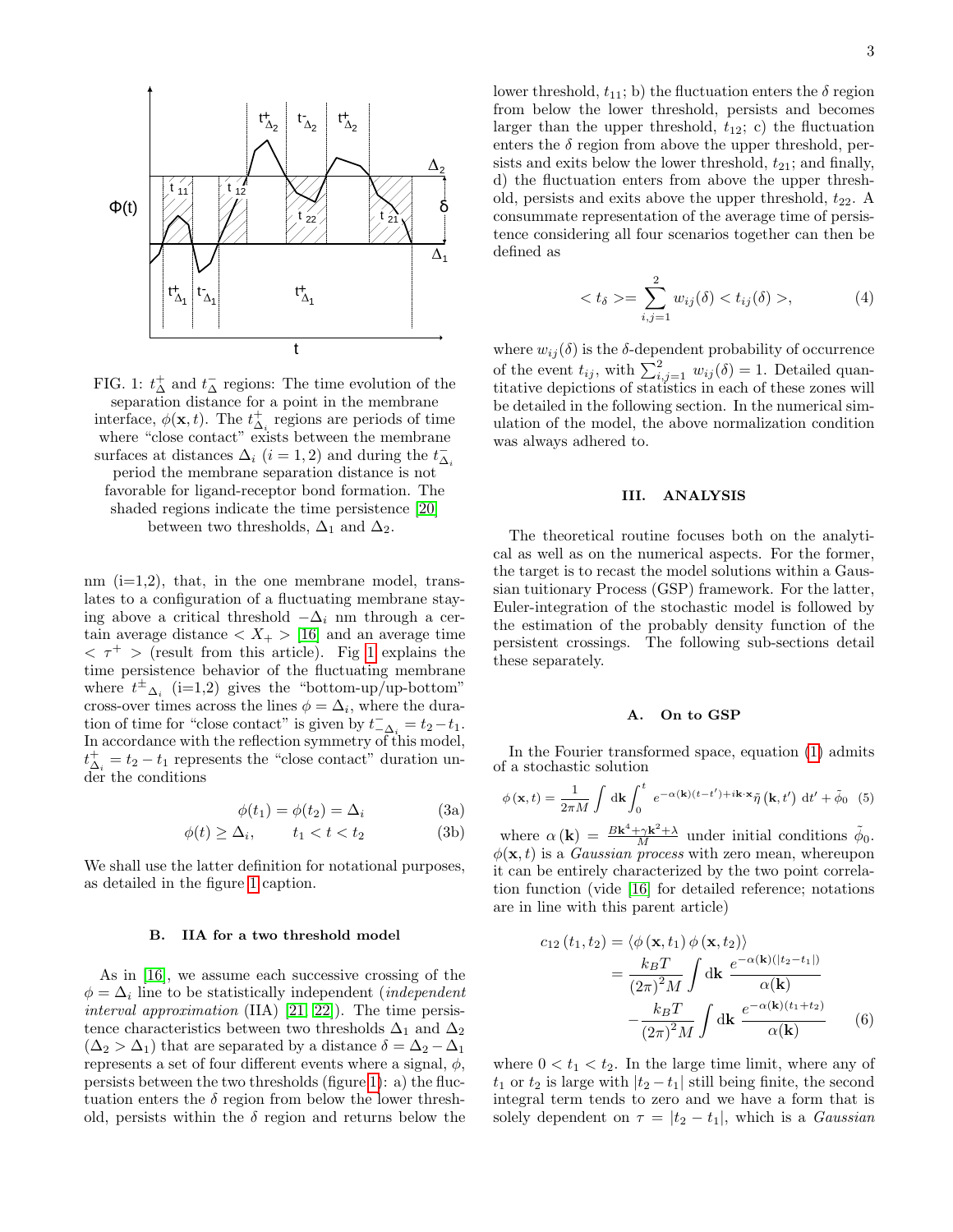4

stationary process (GSP), with the following correlation functions:

$$
c_{12}(\tau) = \frac{k_B T}{\left(2\pi\right)^2 M} \int \mathrm{d}\mathbf{k} \; \frac{e^{-\alpha(\mathbf{k})\tau}}{\alpha(\mathbf{k})} \tag{7}
$$

$$
c_{12}(0) = c_{11} = \frac{k_B T}{(2\pi)^2 M} \int \mathrm{d} \mathbf{k} \, \frac{1}{\alpha(\mathbf{k})}.\tag{8}
$$

The above is the representation of our linearized nonequilibrium model in the Gaussian stationary state limit. Since we are only interested in "close contact" times, we introduce the formalism of a conditional correlator for an arbitrary time t during cell-to-cell contact by using the variable  $\sigma = \text{sgn}(\phi(\mathbf{x}, t) - \Delta_i)$ , that changes sign about  $\phi(\mathbf{x},t) = \Delta_i$  [\[21\]](#page-6-1). The conditional correlator  $A_+(\phi_1, \phi_2)$  $=$  < sgn( $\phi(\mathbf{x}, t_1) - \Delta_i$ ) sgn( $\phi(\mathbf{x}, t_2) - \Delta_i$ ) > for states where  $\phi > \Delta_i$  can be expressed as

$$
A_{+}(\phi_1, \phi_2) = N \int_{\Delta_i}^{\infty} d\phi_1 \ e^{-\frac{det c}{2c_{11}} \phi_1^2} \int_{\Delta_i}^{\infty} d\phi_2 \ e^{-\frac{c_{11}}{2} (\phi_2 + \frac{c_{12}}{c_{11}} \phi_1)^2}, \tag{9}
$$

with det  $\mathbf{c} = c_{11}^2 - c_{12}^2$  and the normalization factor

$$
N = \frac{\sqrt{\det \mathbf{c}}}{\mathrm{acot}\left(\frac{c_{12}}{\sqrt{\det \mathbf{c}}}\right)}.
$$

As before,  $\phi_j = \phi(\mathbf{x}, t_j)$   $(j = 1, 2)$  and the curly bracket "<>" refers to ensemble average over all noise realisations. In the limit of IIA, the probability that the field  $\phi$  has crossed the line  $\phi = \Delta_i$  in a small enough time interval  $\tau$  will be given by  $\frac{\tau}{\langle \tau^+ \rangle}$ , leading to the relation  $A_+ = 1 - \frac{\tau}{\langle \tau^+ \rangle}$  [\[21,](#page-6-1) [22\]](#page-6-2). This leads to

<span id="page-3-2"></span>
$$
\langle \tau^+ \rangle = -\frac{1}{A'_+} \tag{10}
$$

where  $A'_{+}$  is the partial derivative of  $A_{+}$  with respect to  $\tau$ . In practice, due to the lack of a closed form solution,  $A'_{+}=\frac{\partial A_{+}}{\partial c_{12}}$  $\frac{\partial A_+}{\partial c_{12}} \cdot \frac{\partial c_{12}}{\partial \tau}$  is being evaluated numerically.

#### B. Numerical scheme

Continuum equation [\(1\)](#page-1-0) is discretized and simulated using a first-order forward difference Euler scheme

<span id="page-3-1"></span>
$$
\phi_{i,j}(t + \Delta t) = \phi_{i,j}(t) + \Delta t \dot{\phi}_{i,j}(t)
$$
\n(11)

on a 2-dimensional mesh with  $\Delta x = \Delta y = 1$ , using periodic boundary conditions. We use the experimental parameter settings in accord with cellular mem-branes [\[16\]](#page-5-14):  $M = 4.7 \times 10^6$  k<sub>B</sub>T s  $\mu$ m<sup>-4</sup>,  $B = 11.8$  k<sub>B</sub>T,  $\gamma = 5650 \text{ kgT } \mu \text{m}^{-2} \text{ and } \lambda = 6.0 \times 10^5 \text{ kgT } \mu \text{m}^{-4}. \text{ For}$ each term to contribute to the dynamics, simple dimensional analysis will show that  $B\nabla^4[\phi] \sim \gamma \nabla^2[\phi] \sim \lambda[\phi]$ . The numbers here are all in energy units that help us to non-dimensionalize the eventual outcomes. The noise in this case is perturbative whose strength is just enough to stimulate dynamical fluctuations. In what follows, we compare results obtained from the approximate analytical solutions (IIA based) with the numerical evaluation of the starting model equation.

## IV. RESULTS

Figure [2](#page-3-0) shows the ensemble average for the time persistence above any of the  $(\Delta_1 \text{ or } \Delta_2)$  thresholds keeping the other fixed, for both the numerical and the scaled analytical solution. The parameters used give rise to persistent "close contact" patches in the order of magnitude required for the biological problem, that is 10-50 nm. The numerical results (in dots: figure [2\)](#page-3-0) are consistent with the analytical solutions (continuous line: figure [2\)](#page-3-0), where the "close contact" time decreases as the separation distance increases, suggesting that the TCR:pMHC bond persists longer than the LFA-1:ICAM-1.

The result shown in figure [2](#page-3-0) can be qualitatively understood from simple probabilistic considerations. As the threshold value increases, it becomes more difficult for the randomized (Gaussian) fluctuations to cross this threshold, resulting in reduced average time spent above the threshold value. More non-trivial, though, is the functional nature of the decay in the  $\langle \tau^+ \rangle$  value against  $\Delta$ . As opposed to a simplistic (and incorrect) visual impression, the decay profile here is not exponential, rather it is defined through an intricate balance between power-law scaled fluctuations against the statistics of deterministically decaying membrane fluctuation modes.

<span id="page-3-0"></span>

FIG. 2: Time persistence for different thresholds,  $\langle \tau^+ \rangle$  vs  $\Delta_i$ : The ensemble average time persistence above the  $\Delta_i$  threshold. The dots show the result obtained by numerically solving eqn [\(1\)](#page-1-0) based on the scheme detailed in eqn [\(11\)](#page-3-1) while the solid line indicates the analytical result obtained from a solution of eqn [\(10\)](#page-3-2). The results have been linearly scaled for

comparison.

A vital part of this model study is the analysis of the dynamics of the randomly driven membrane in between the two given thresholds. In line with the parlance used previously as well as in [\[16\]](#page-5-14), this can be represented by an estimation of the time persistence between two threshold values,  $\Delta_1$  and  $\Delta_2$ , where  $\Delta_1$  is the T cell analogue of the TCR:pMHC bond length ( $\sim 15$  nm) while  $\Delta_2$  symbolizes the ICAM-1:LFA-1 bond separation length ( $\sim 45$  nm).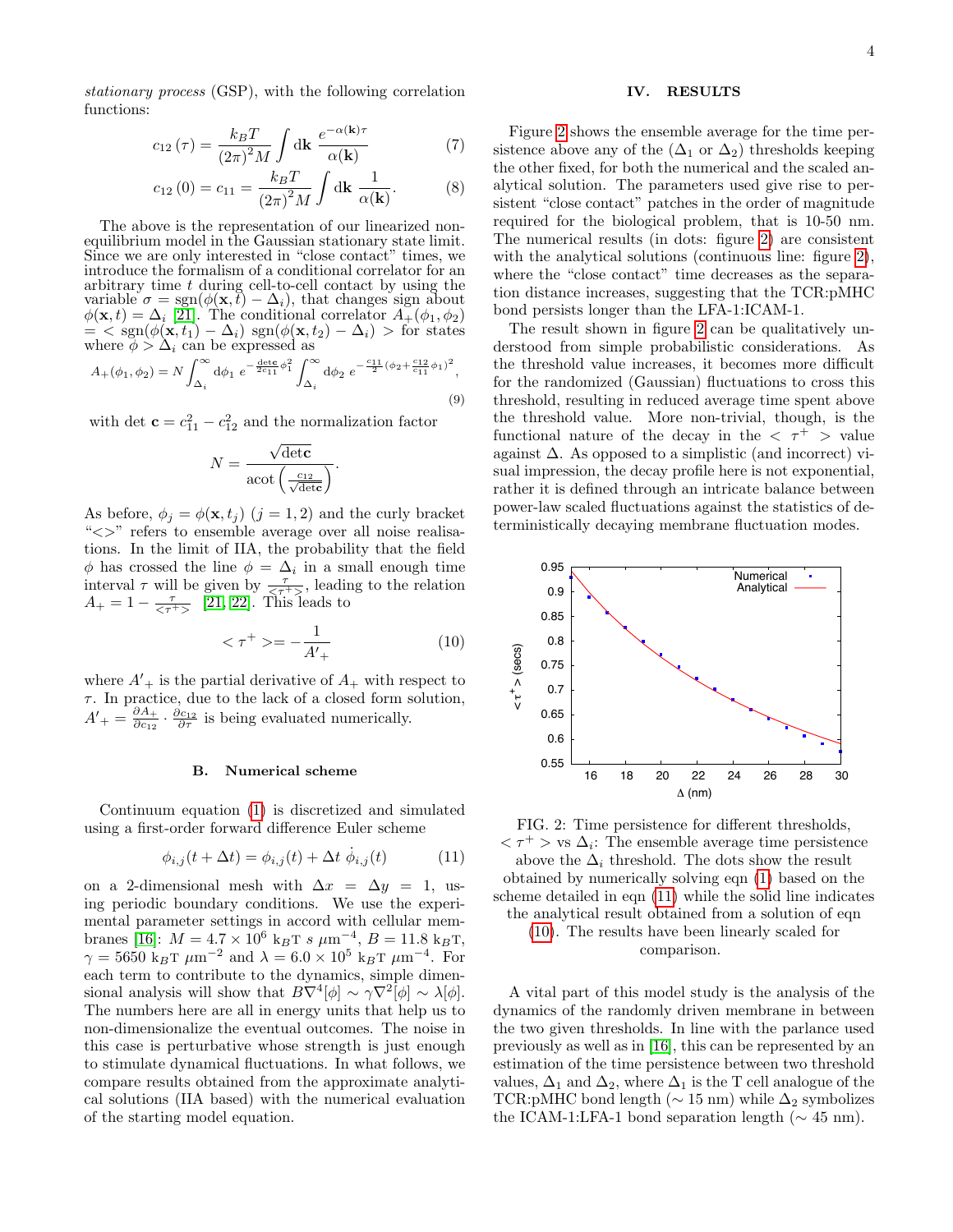The result for the variation of the average time between the two thresholds as a function of the distance  $\delta$  between the thresholds is shown in figure [3.](#page-4-0) The calculations were done by starting with  $\Delta_1 = 1$  nm and then varying  $\Delta_2$ between 1 nm to 50 nm. The results shown in figure [2](#page-3-0) are the average over multiple such initial choices of  $\Delta_1$  and then varying  $\Delta_2$  accordingly to generate the appropriate range for  $\delta$ .

<span id="page-4-0"></span>

FIG. 3: Time persistence,  $\langle \tau_{\delta} \rangle$  vs  $\delta$ : The ensemble average time persistence between two thresholds, where the distance between the thresholds is given by  $\delta$ .

As previously, the dotted points refer to the numerical simulation results while the continuous line represents the interpolation of the same to maintain continuity. The time persistence initially increases as  $\delta$  increases, then it saturates and asymptotically approaches the  $\langle \tau^+ \rangle_{\Delta_1}$ value. As  $\delta \rightarrow 0$  the average time persistence tends toward the smallest time length scale used, for our case  $dt = 0.1$ . Once again, a quantitative understanding of figure [3](#page-4-0) can be had from the fact that an increase in the  $\delta$  value can be wrought about in either of the two possible ways - an increase in  $\Delta_2$  for fixed  $\Delta_1$ , or else a decrease in  $\Delta_1$  for a fixed  $\Delta_2$ . For the first case when  $\Delta_2$ increases at a fixed  $\Delta_1$ , it is easier for a fluctuation mode to remain within the upper limit  $(\Delta_2)$  than to cross it while for the second case, with a fixed value of the upper threshold  $\Delta_2$ , a lowering of  $\Delta_1$  increases the probability of a fluctuation mode crossing this line resulting in an increased value of  $\langle \tau_{\delta} \rangle$ .

Figures [2](#page-3-0) and [3](#page-4-0) respectively express the variation of the average "persistent times" against bond lengths above a critical threshold and that in between two thresholds  $(\Delta_1$  and  $\Delta_2)$ . These results are subsets of a bigger ensemble defined by a membrane that fluctuates across two thresholds  $\Delta_1$  and  $\Delta_2$ , or else that of two membranes whose fluctuations are measured across a single threshold  $\Delta$ , that, as already explained earlier, are equivalent analytical descriptions. In line with our model of a single membrane fluctuating across two threshold detailed in the previous section and as depicted in figure [1,](#page-2-0) the statistics can be classified in to four broad

zones - "11", "12", "21" and "22". While "11" defines the fluctuation regime for a crossing from a region in  $\phi < \Delta_1$  across the line  $\phi = \Delta_1$  but for  $\phi < \Delta_2$ , "22" encapsulates the complementary regime for a crossing across  $\phi = \Delta_2$  from a point  $\phi > \Delta_2$ . "12" and "21" represent statistics when crossings are restricted within  $\Delta_1 < \phi < \Delta_2$  as explained in figure [1.](#page-2-0) Representing the corresponding average "persistent time" scales by  $\tau_{ii}$  $(i,j=1,2)$ , we find that due to reasons of reflection symmetry in the time correlators  $(A_+(t_+,\Delta_1) = -A_-(t_-, \Delta_2))$ and  $A_-(t_+,\Delta_1) = -A_+(t_-, \Delta_2)$ ,  $\tau_{11}$  and  $\tau_{22}$  are identical, as are  $\tau_{12}$  and  $\tau_{21}$ . Comparing with the notations used previously,  $\tau_{12}(=\tau_{21})$  may be identified with  $\tau_{\delta}$ while  $\tau_{11}(=\tau_{22})$  may be identified with  $\tau$   $\tau$   $>$  under the constraint  $\phi < \Delta_2$ . For the same reason (reflection symmetry), as shown in figure [4,](#page-4-1) the respective density distributions too conform to these symmetry lines.

<span id="page-4-1"></span>

FIG. 4: Variation of the probability density function  $p(\tau)$  with  $\tau$  for  $\delta$ =15 nm between two thresholds for the  $\tau_{11}, \tau_{12}, \tau_{21}$  and  $\tau_{22}$  cases.

The result presented in figure [4](#page-4-1) is not a special case, as shown in figure [5,](#page-5-18) where the  $\tau_{11}$  and  $\tau_{12}$  scenarios are plotted for three values of  $\delta$ .

As  $\delta$  increases the probability density for the  $\tau_{12}$  case shows an increase in the probability for longer time persistence, a result that matches with the observation presented earlier through figure [3.](#page-4-0) On the other hand, the number of  $\tau_{12}$  events become less frequent as  $\delta$  is increased. The  $\tau_{11}$  densities also change slightly, again showing an increase in the probability for longer time persistence.

#### V. CONCLUSIONS

The analysis presented here has two major immunological implications. Firstly, figures [2](#page-3-0) and [3](#page-4-0) clearly prove that the onset of patterning at the immature kinapse level, when the central LFA-1:ICAM-1 bond gives way to the smaller TCR:pMHC bond, occurs at the time scale of seconds. This discovery is expected to confirm the start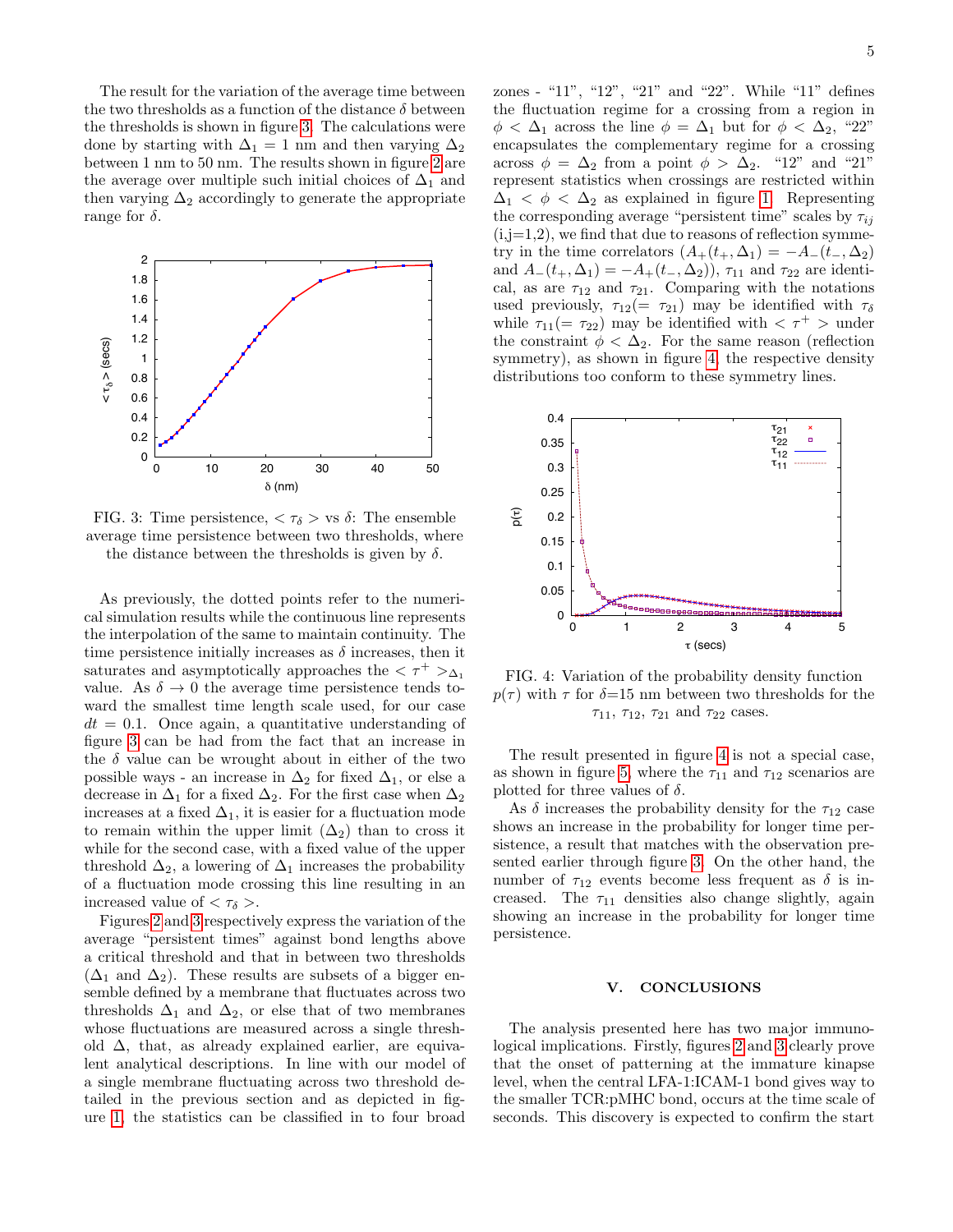<span id="page-5-18"></span>

FIG. 5: Variation of the probability density function  $p(\tau_{12})$  with time  $\tau_{12}$  between thresholds  $\Delta_1$  and  $\Delta_2$  for a range of  $\delta$  values. As expected, the smallest  $\delta$  (=15 nm) turns up the highest peak (represented by crosses), followed by  $\delta = 20$  nm (squares) with  $\delta = 25$  nm showing the lowest peak with the maximum spread (triangles).

time of mature synapse formation. Admittedly, though, the parameter values used make the result a subjective case in that the time scale predicted for a different membrane:membrane dynamics may as well be in minutes or hours, instead of in seconds. Our calculation pins down the time scale to within 2-4 seconds that is a further improvement on the <12 seconds' window as suggested in [\[14\]](#page-5-10). Secondly, the non-universal character of the time correlation of the IS bond as evident in the dependence on the separation length  $(\delta)$  and separation times  $(\tau)$ , ensuring that the probability density  $p(t)$  is a function

- <span id="page-5-0"></span>[1] Murphy, K., Travers, P. and Walport, M., Janeway's Immunobiology, published by Garland Science, Taylor & Francis, New York & London (2006).
- <span id="page-5-1"></span>[2] Choudhuri, K., Llodra, J., Roth, E. W., Tsai, J., Gordo, S., Wucherpfennig, K.W., Kam, L. C., Stokes, D. L. and Dustin, M. L., Nature 507, 118 (2014).
- <span id="page-5-2"></span>[3] Grakoui, A., Bromley, S. K., Sumen, C., Davis, M. M., Shaw, A. S., Allen, P. M., & Dustin, M. L., Science 285, 221 (1999).
- <span id="page-5-3"></span>[4] Monks, C. R. F., Frieberg, B. A., Kupfer, H., Sciaky, N., & Kupfer, A., Nature 395, 82 (1998).
- <span id="page-5-4"></span>[5] Barclay, A. N., Brown, M. H., Law, S. K. A., McKnight, A. J., Tomlinson, M. G., & van der Merwe, P. A., The Leucocyte Antigen Factsbook. 2nd ed. Factsbook Series. London: Academic Press Ltd. (1997).
- <span id="page-5-5"></span>[6] Springer, T. A., *Nature* **346**, 425 (1997).
- <span id="page-5-6"></span>[7] Bunnell, S. C., Immunological Synapse, edited by Saito, B., Springer, London (2010).
- [8] Yokosuka, T. & Saito, T., Immunological Synapse, Eds(Saito, Batista), Springer: London, doi: 10.1007/978- 3-642-03858-7 5 (2010).
- <span id="page-5-7"></span>[9] Davis, S. J. & van der Merwe, P. A., Nat. Immunol. 7(8), 803 (2006).

of the system parameters along with being functions of  $\delta$ (figure [3\)](#page-4-0) and  $\tau_{12}$  (figure [5\)](#page-5-18), confirms a widely acknowledged belief in the community that the TCR:pMHC bond is non-self-organizing in nature and hence is the only stable bond at this spatio-temporal regime. An immediate impact of this can be seen in the projected time scale for the crossover from the linear to the nonlinear phase that, as is shown in Fig [3,](#page-4-0) spans 2-4 seconds (peak time of the PDF profile). The implication of this analysis is that of a time scale difference of an order of magnitude related to the start time of the "immature" IS bond formation, a time scale that is also associated with the transition from the linear to the nonlinear regime (and hence our emphasis on a study of the linear stability regime of an otherwise nonlinear dynamics). As to how such crossover is affected by kinase-phosphatase pathways (these pathways act as signal transduction inhibitors and thereby control the rate of the IS bond formation) and what modification this may bring about in the prediction of the time scale of a mature IS bond are some of the exciting topics that we are presently working on. New results are shortly to be communicated on the quantitative nature of the extremal value statistics of these fluctuations and how such non-universal exponents affect the life time and strength of IS bonds.

### VI. ACKNOWLEDGMENTS

The authors acknowledge Aston University Research Grant for funding this project. AKC acknowledges insightful discussions with Darren Flower.

- <span id="page-5-11"></span>[10] Dustin, M. L., *Immunological Reviews* **221**, 77 (2008).
- <span id="page-5-12"></span>[11] Gunzer, M., Shäfer, A., Borgmann, S., Grabbe, S., Zänker, K. S., Bröcker, E.-B., Friedl, P., Immunity 13, 323 (2000).
- <span id="page-5-8"></span>[12] Qi, S. Y., Groves, J. T., & Chakraborty, A., Proc. Natl. Acad. Sc. (USA)  $98(12)$ , 6548 (2001).
- <span id="page-5-9"></span>[13] Burroughs, N. J. & Wülfing, C., Biophys. J. 83, 1784 (2002).
- <span id="page-5-10"></span>[14] Stone, J. D., Chervin, A. S. & Kranz, D. M., Immunology  $126(2)$ , 165 (2009).
- <span id="page-5-13"></span>[15] Yokosuka, T., Sakata-Sogawa, K., Kobayashi, W., Hiroshima, M., Hashimoto-Tane, A., Tokunaga, M., Dustin, M. L., & Saito, T., Nat. Immunol. 6(12), 1253 (2005).
- <span id="page-5-14"></span>[16] Chattopadhyay, A. K. & Burroughs, N. J., Europhys. Lett. **77**, 48003 (2007).
- <span id="page-5-17"></span>[17] Košmrlj, A., Kardar, M. & Chakraborty, A. K., Ann. Rev. Cond. Mat. Phys 4, 339 (2013).
- <span id="page-5-15"></span>[18] Burroughs, N. J., Köhler, K., Miloserdov, V., Dustin, M. L., van der Merwe, P. A., & Davis, D. M., PLoS Computational Biology,7(8), e1002076 (2011).
- <span id="page-5-16"></span>[19] Raychaudhuri, S., Chakraborty, A. K., & Kardar, M.; Phys. Rev. Lett. 91(20), 208101 (2003).